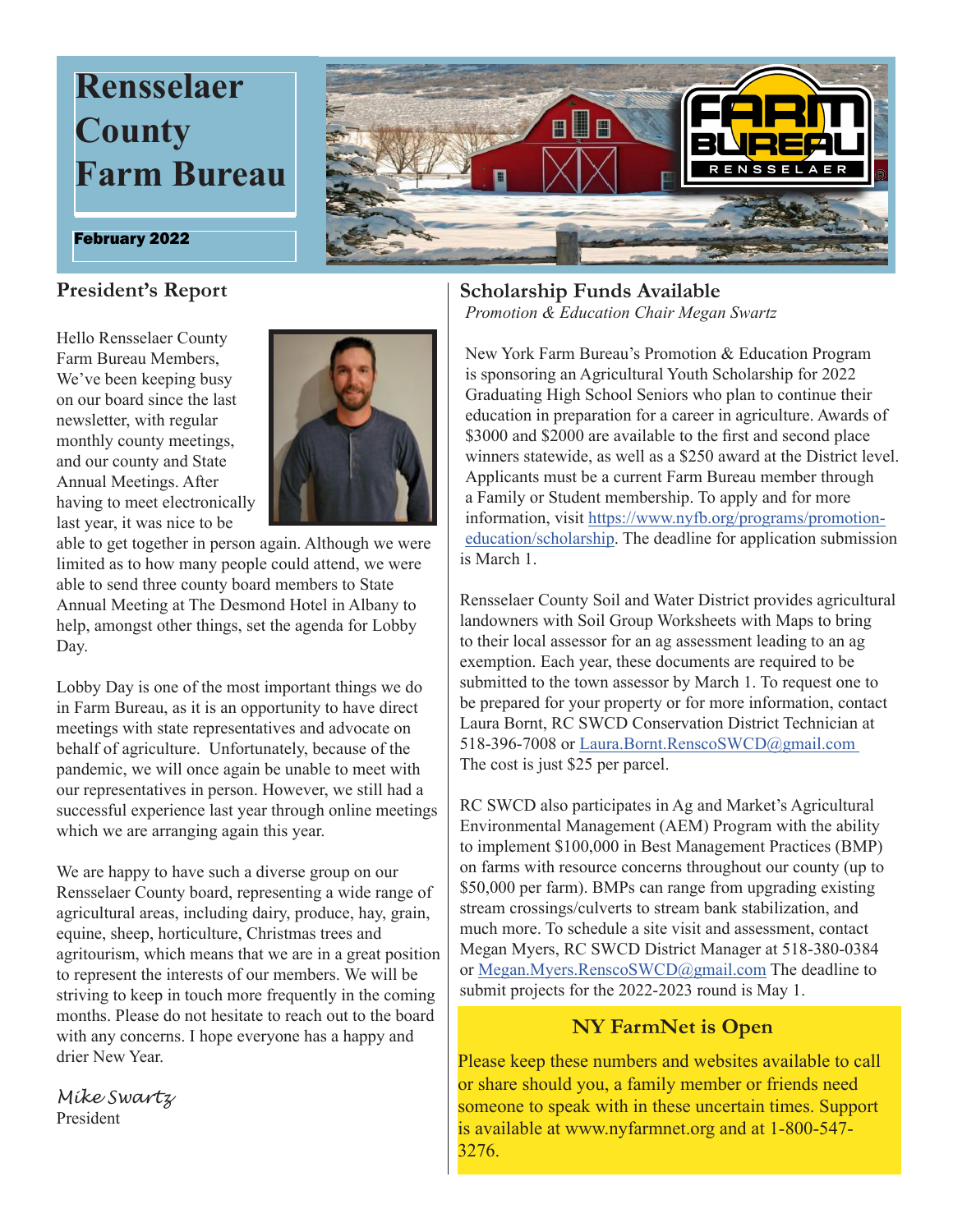# **Southwestern Rensselaer County Farm Centennial**

*By Scott Van Nederynen*

On August 14, 2021 the Van Nederynen family celebrated four generations and 100 years in agriculture on their farm, Maple Till Trees. In 1907 Gerrit and Maria VanNederijnen emigrated their family to Castleton-on-Hudson.

The farm had a succession of owners between 1854 and 1921. An interesting time was when James Brandon died in 1897 he left it to his mother, Mary. She passed 13 years later in 1910 leaving the farm to her sister, Catherine residing in Ireland, and her brother Thomas residing in Australia. Ultimately the farm was transferred in 1911 through probate to Catherine's daughter Nora Allen who sold it to the Braun's in 1912.



On March 30, 1921, hearing that farm living would be good for their boys Albert and Fred (Gijsbartus and Volkert) exposed to gas warfare in France, Gerrit and Maria bought the Castleton Road farm on Maple Hill Rd. The problem, Gerrit was a retired Dutch Marine who didn't know much about dairy farming. And in southwest Rensselaer County they were surrounded by farms run by families such as Rate, Peter, Schwartz, Lemka, Bult, and Goold. After considering the work involved, capital needed and how quickly he could get revenue, eldest son Albert bought the portion known as the Hay Farm on April 1, 1926. He and his emigrant wife and begin selling agricultural products while establishing the egg farm. He built the landmark 'corncrib', the original section of a chicken house along Maple Hill Rd, and the two-story brooder house.

With the Great Depression in the 1930s, the farm was a subsistence farm supporting Albert's growing and the extended family. During this time the fruit orchard was cut to heat the home. In the early 1940's during the war years, Albert paid close attention to the war news, relayed messages with those in Holland he was involved in the aircraft spotters' network in Rensselaer County. Albert's son, Albert L (simply call AL) was in 4H and raised a calf as a project. By the late 1940s AL had graduated SUNY Cobleskill and was taking an interest in the egg operation as his father AL became more involved serving the people of Rensselaer County and returning WWII veterans.

During the 1950s AL took on expanding and operating the Fair-Dale Poultry Farm. The hen house for egg layers quadrupled in size, and a two-story brooder house was built for raising the young chicks. During the Korean War, AL's egg farm was classified as an essential business by the U.S. government. AL employed local kids and, in a unique arrangement, coordinated with the school to employ kids in the afternoon in what today would be called a work study program. AL, like many local farmers also drove a school bus for Schodack Central Schools that was done with farm chores and provided supplemental income. More importantly it provided medical insurance.

By the mid-1960s, Fair-Dale Farm became a two-farm operation with a farm in Nassau for raising chicks. Customers included SUNY Albany, restaurants on the Thruway's Berkshire Spur, several diaries, and many stores in the neighborhood where the Empire State Plaza stands today.

But the times where changing, the completion of the interstate highway system allowed eggs to be shipped from farms in the south and Midwest to the Capital District. And the State of New York undertook the construction of the Empire State Plaza, destroying the neighborhood that was an essential market. Feed prices were going up, while egg prices at the farm didn't keep up. In the mid 1960s AL made the decision to just supply eggs to Harold and Betsy Ehrenfreund's Owl Kill farm located south of Cambridge, NY in Washington



County. Shortly after, AL decided to end the egg farming business with his father. From the late 1960s to the early 1980s pastureland was leased to Peters Dairy; many buildings were torn down and those remaining were used for boat and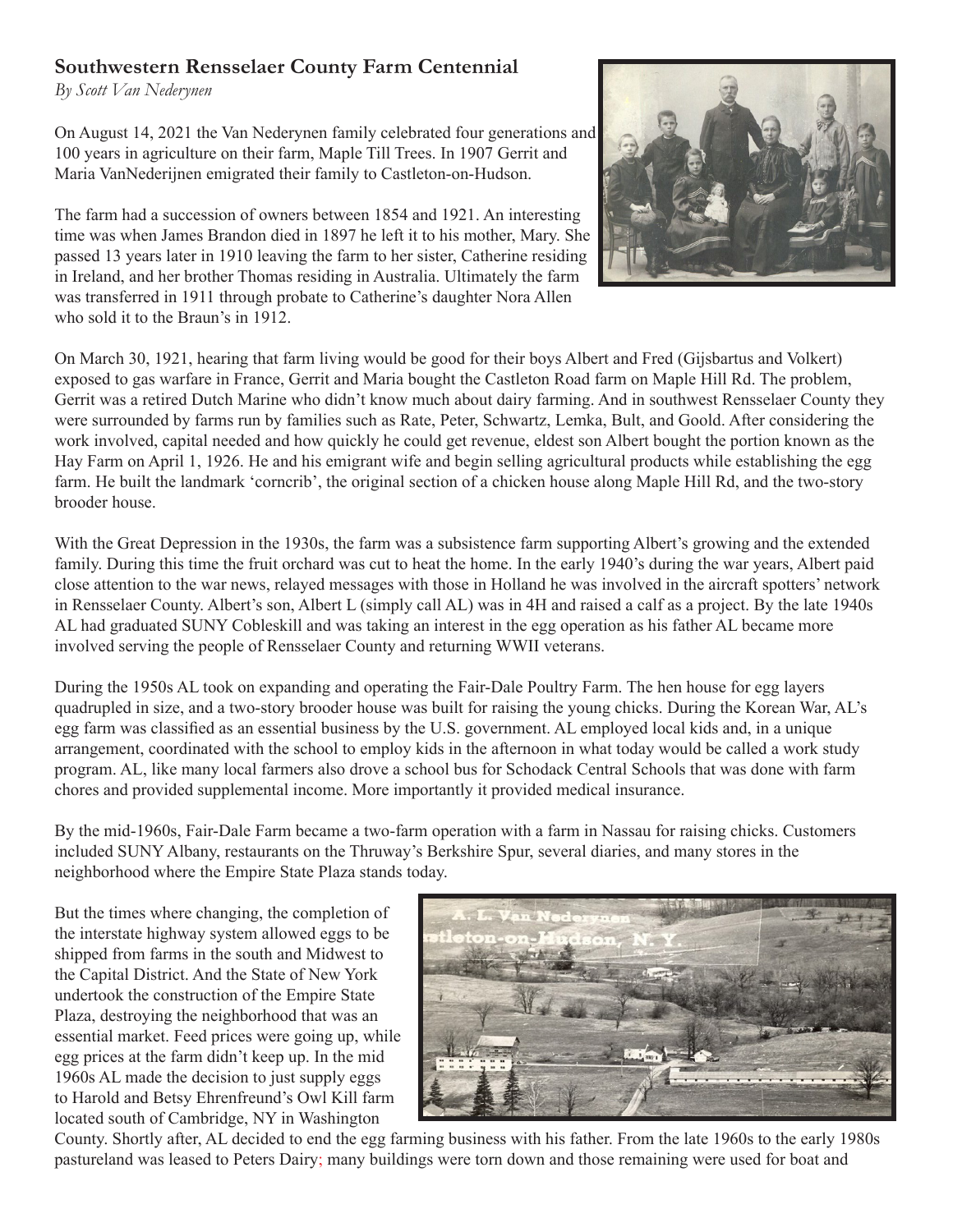camper storage. In the early 1980s, the Boy Scout Troop 53 in Castleton needed to raise money to replace equipment and they approached AL to see if they could sell Christmas trees and wreaths at the farm. AL agreed, this was the start of what today is Maple Hill Trees. The first Christmas trees, Scotch Pine and Douglas Firs, were planted in 1983. By 1991, the trees planted in 1983 had grown enough to be sold. Today the farm has about 4.3 acres of tree fields that can grow about 3,000 trees. In 2015 AL's son Scott returned home with his wife and today, Scott and AL are operating tree farm growing premium Christmas trees and looking to the future of the farm.

## **Is Retirement in your Plan?**

*By County Treasurer, Ken Johnson*

I sit here perusing all the literature for Medicare sign-up, I turn 65 in March, I wonder where the time went. We came back to the farm 27 years ago when my father-inlaw decided it was time to retire. I don't know if he had been planning to, or just decided it was time. I suspect the latter. We came back to a farm that had no plan in place for the transfer and no real idea on how it was going to be accomplished.

We met a community of other farmers like my father-inlaw who were conducting business as they had been for decades. I was introduced around over the next year to farmers in their late 70s and early 80s still farming. My question to most was, "When do you plan to retire?". To my surprise and amazement most responded that they either didn't plan to retire, or did not know when. The common theme amongst them was that farming was in their blood, a lifestyle so they would keep farming until they couldn't, that would be the point when they would retire. Retirement wasn't a planned phase of life, just when you no longer could work. Over the past decades most have. Now no judgment if that's what they wanted, but the question I should have asked those individuals was "If you wanted to retire today could you?".

Kris and I have always approached farming as a business, unique in many ways encompassing family and lifestyle to mention two, but a business nonetheless. We made the conscious decision that we were not going to work until we no longer could; we were going to phase into retirement at some point. Any decision in life and business helps if you have a plan. Granted the best laid plans don't guarantee success; however, a plan provides at least a guide with benchmarks. Plans and decisions were made. Along the way things have changed, they always do, but our plan is fluid and always towards the goal of retirement.

Time continued to pass by at what seemed like an ever increasing rate. The business grew and changed as new opportunities arose. The children grew up and began their life journeys', however, as these occurred we never lost focus on the end goal of retirement. In the process we finally established a time frame for retirement. Typical

of most personal interactions, the key is communication and it is important that all involved are informed. Kris is a better communicator than I am, so between the two of us we composed a letter to our children laying out the timeline we had established. We discussed in general terms the financial and structural conditions of the business. We also established a decision time-frame if they wished to return to the business. It appears, with three years to go, none of our children will be returning to the business. Things may change but at this junction we will be seeking new ownership of the business.

While the process is unique to each person and/or business, resources are available in the form of: books, podcasts, lending institutions, other business owners, attorneys, and financial advisors to name a few.

Where do you stand on the continuum? Will you be one to plan for your retirement, or will retirement be thrust upon you? Is retirement a goal and if so do you have a plan in place to achieve that goal? It is never too late or too early to start planning.

## **Agricultural Literacy Week - March 21-25**

For the past 17 years, volunteers throughout the state have helped to celebrate New York agriculture by reading a book with an agricultural theme to elementary school students.

This year's featured book "Farmer Will Allen and the Growing Table"written by Jacqueline Briggs Martin with art by Eric Shabazz



Larkin, focuses on farmer Will Allen who is no ordinary farmer. A former basketball star, he's as tall as his truck, and can hold a cabbage, or a basketball, in one hand. Farmer Will sees what others can't, the opportunities for growing food whether you have 100 acres or a rooftop and shares the journey from soil to table with those around. This book will take students on an explorative journey learning about community gardens and inspire them to build communities through food, even if they only have a pot on their porch to cultivate. Hands-on activities related to the book are also offered to extend learning. Books are then donated to the school or classroom library.